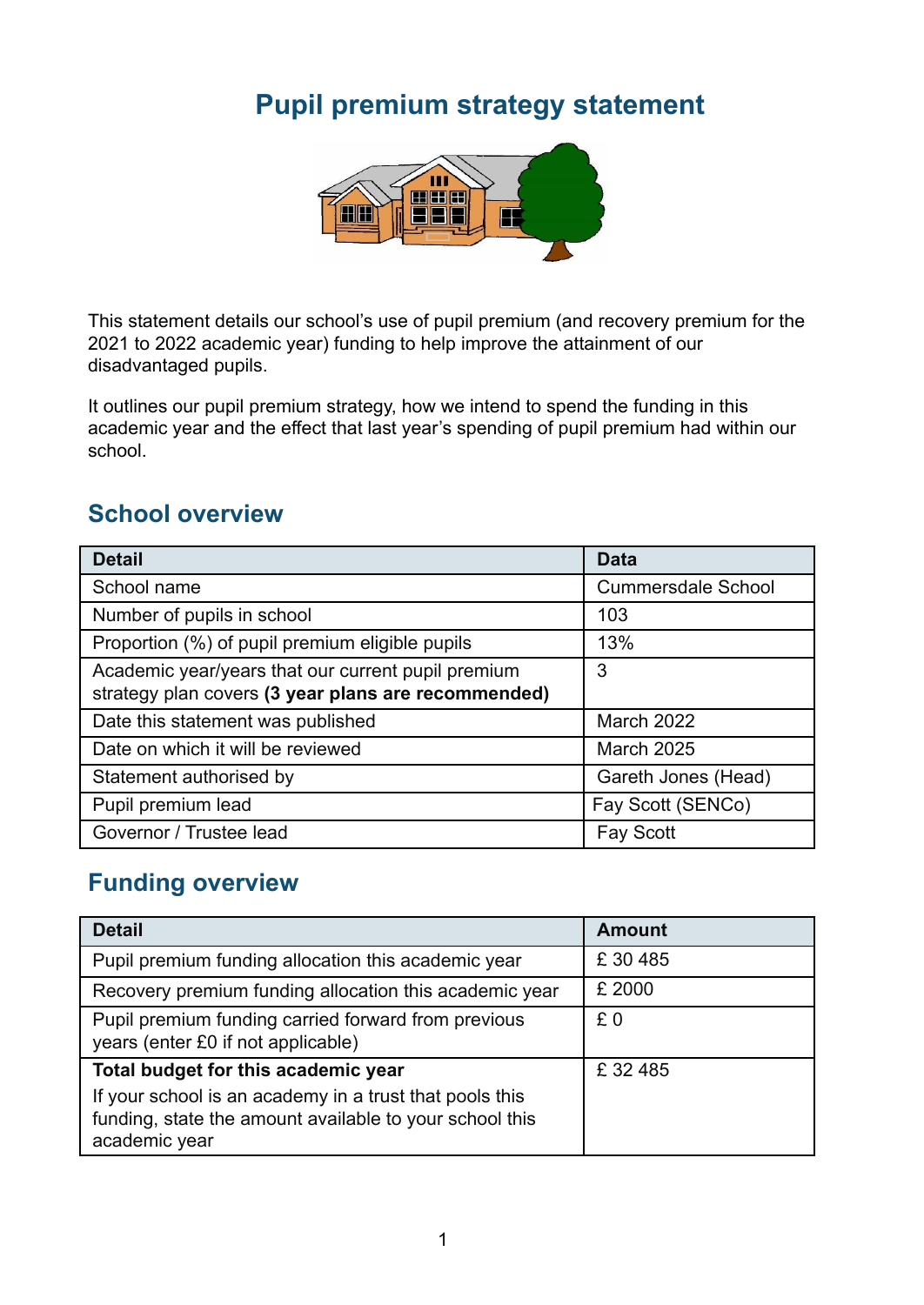# **Part A: Pupil premium strategy plan**

## **Statement of intent**

Our intention is that all pupils, irrespective of their background or the challenges they face, make good progress and achieve high attainment across all subject areas. The focus of our pupil premium strategy is to support disadvantaged pupils to achieve that goal, including progress for those who are already high attainers.

We will consider the challenges faced by vulnerable pupils, such as those who have a social worker and young carers. The activity we have outlined in this statement is also intended to support their needs, regardless of whether they are disadvantaged or not.

High-quality teaching is at the heart of our approach, with a focus on areas in which disadvantaged pupils require the most support. This is proven to have the greatest impact on closing the disadvantage attainment gap and at the same time will benefit the non-disadvantaged pupils in our school. Implicit in the intended outcomes detailed below, is the intention that non-disadvantaged pupils' attainment will be sustained and improved alongside progress for their disadvantaged peers.

Our strategy is also integral to wider school plans for education recovery, notably in its targeted support through the National Tutoring Programme for pupils whose education has been worst affected, including non-disadvantaged pupils.

Our approach will be responsive to common challenges and individual needs, rooted in robust diagnostic assessment, not assumptions about the impact of disadvantage. The approaches we have adopted complement each other to help pupils excel. To ensure they are effective we will:

- ensure disadvantaged pupils are challenged in the work that they're set
- act early to intervene at the point need is identified
- *●* adopt a whole school approach in which all staff take responsibility for disadvantaged pupils' outcomes and raise expectations of what they can achieve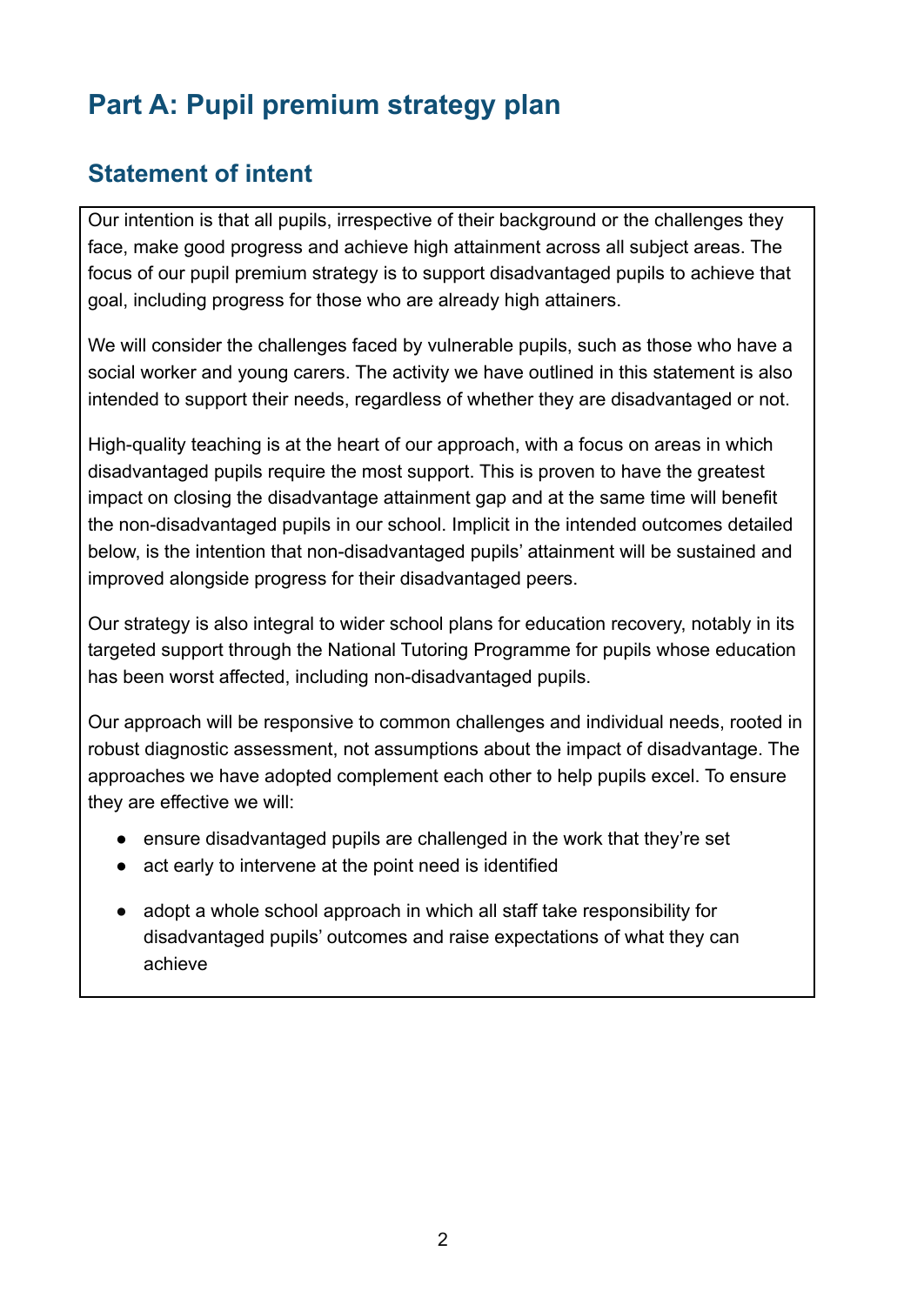## **Challenges**

This details the key challenges to achievement that we have identified among our disadvantaged pupils.

| <b>Challenge</b><br>number | <b>Detail of challenge</b>                                                                                                                                                        |
|----------------------------|-----------------------------------------------------------------------------------------------------------------------------------------------------------------------------------|
|                            | There are a number of children who are also on the SEN Register/very low<br>ability and there is a lack of targeted support                                                       |
| 2                          | Social, Emotional and Behavioural Issues - lack of focus and confidence                                                                                                           |
| 3                          | Support at home can be mixed. Several single parent families and/or families<br>with a large number of children. As a result, the completion of homeworks can<br>be inconsistent. |
|                            | Children arriving at school have poor speech and language skills                                                                                                                  |
| 5                          | Low attendance and punctuality                                                                                                                                                    |

## **Intended outcomes**

This explains the outcomes we are aiming for **by the end of our current strategy plan**, and how we will measure whether they have been achieved.

| Intended outcome                                                        | <b>Success criteria</b>                                                                                                                                                                                       |
|-------------------------------------------------------------------------|---------------------------------------------------------------------------------------------------------------------------------------------------------------------------------------------------------------|
| Higher rates of pupils achieving the expected<br>standard in KS2        | Current pupils are tracked and their<br>progress is in line with non PP children if not<br>better. This is measured by NFER tests,<br>teacher assessment and moderation at staff<br>meetings/cluster meetings |
| Higher rates of pupils achieving the expected<br>standard in KS1        | Current pupils are tracked and their<br>progress is in line with non PP children if not<br>better. This is measured by NFER tests,<br>teacher assessment and moderation at staff<br>meetings/cluster meetings |
| Higher rates of pupils achieving the expected<br>standard at Y1 Phonics | Using regular assessments for Read, Write,<br>Inc to track PP pupils' progress ensuring<br>that they are at least in line with non PP<br>pupils.                                                              |
| Higher rates of pupils achieving GLD at EYFS                            | Using the Scholarpack Tracking to look at<br>progress of PP children ensuring it is at<br>least in line with others.                                                                                          |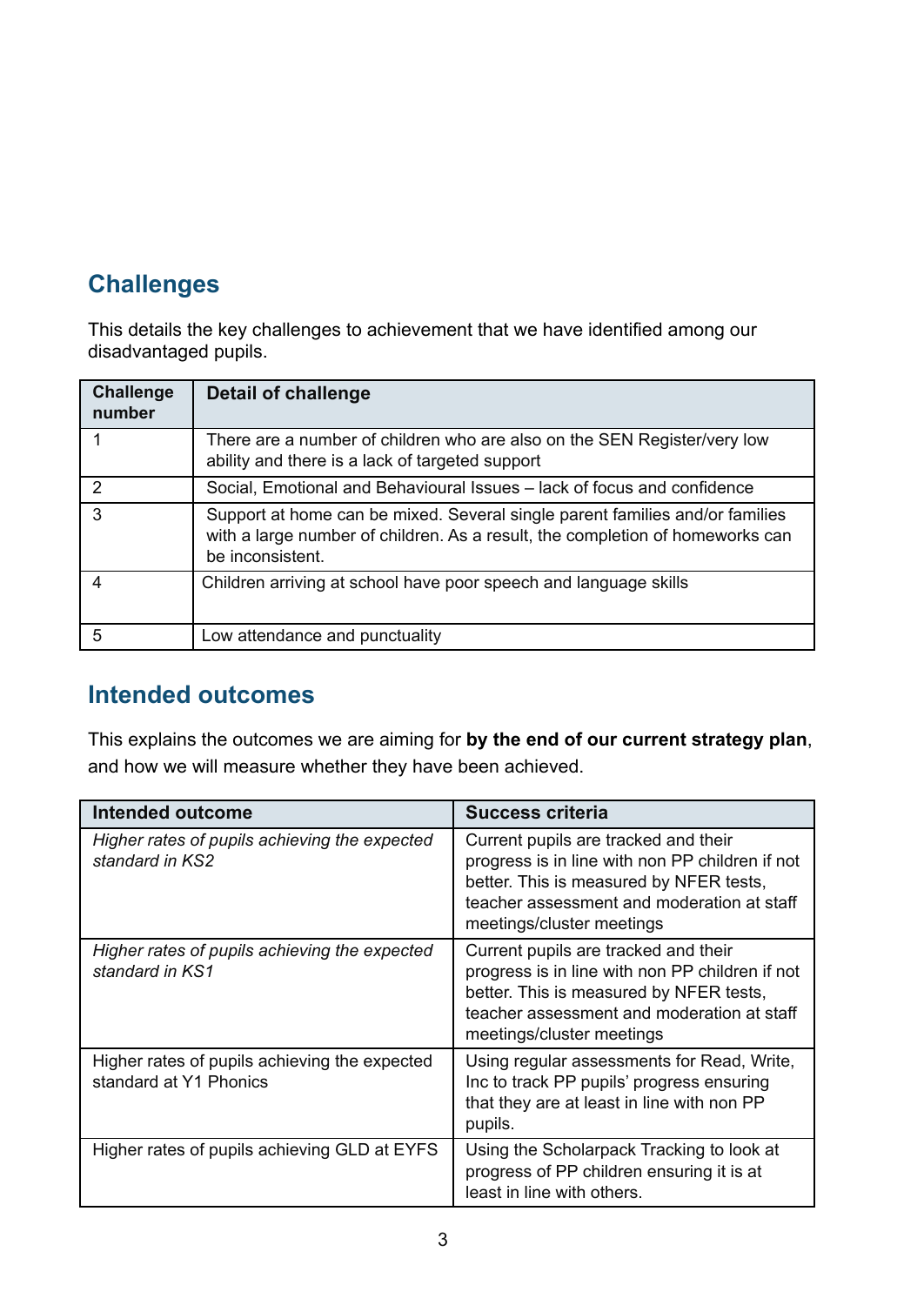| For pupils to become more emotionally | Pupils will have access to an adult to talk to. |
|---------------------------------------|-------------------------------------------------|
| resilient                             | Wellbeing sessions have been introduced to      |
|                                       | support pupils.                                 |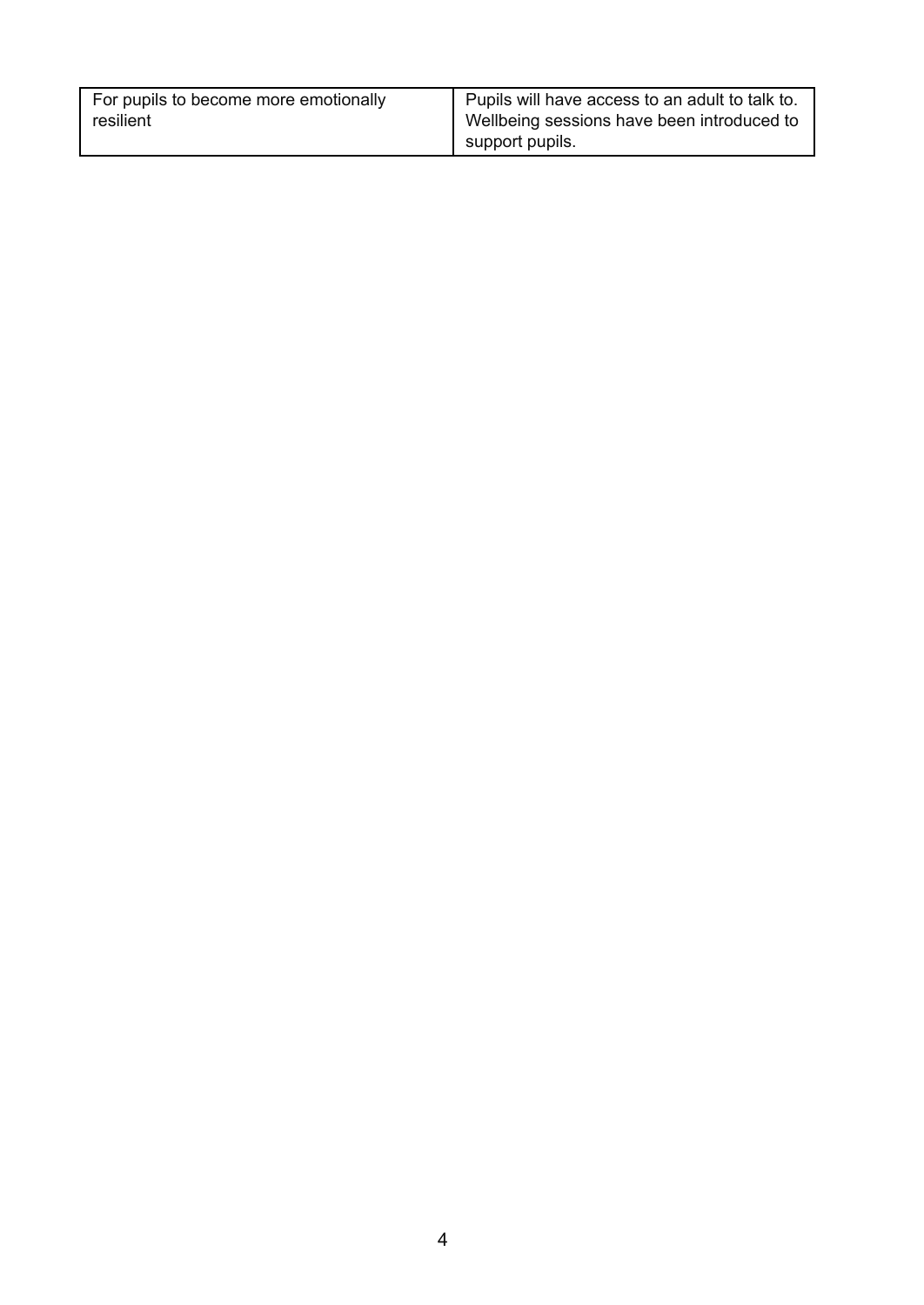## **Activity in this academic year**

This details how we intend to spend our pupil premium (and recovery premium funding) **this academic year** to address the challenges listed above.

#### **Teaching (for example, CPD, recruitment and retention)**

Budgeted cost: £15700

| <b>Activity</b>                                                                                                                                                                                                                                               | <b>Evidence that supports this</b><br>approach                                                                                                                                                                                                                                                                                 | <b>Challenge</b><br>number(s)<br>addressed |
|---------------------------------------------------------------------------------------------------------------------------------------------------------------------------------------------------------------------------------------------------------------|--------------------------------------------------------------------------------------------------------------------------------------------------------------------------------------------------------------------------------------------------------------------------------------------------------------------------------|--------------------------------------------|
| Improved assessment<br>system in order to track<br>children's progress<br>more carefully                                                                                                                                                                      | By providing a standardised test,<br>knowledge and understanding can be<br>assessed. The data can then be used to<br>determine any catch ups that are<br>needed in each year group. Tracking<br>the data over time will allow for those                                                                                        | 1,2                                        |
| <b>Purchase NFER tests</b><br>to be used as a<br>baseline for the coming<br>academic year. These<br>will then be transferred<br>to scholar pack and<br>form the base for our<br>online tracking of pupil<br>progress                                          | who are falling behind to be picked up<br>quickly and for interventions to be put in<br>at the earliest opportunity.                                                                                                                                                                                                           |                                            |
| Continued<br>improvements in the<br>teaching of phonics<br>Purchase of Oxford Owl<br>reading materials to<br>match the Read, Write<br>Inc. Phonics Scheme                                                                                                     | EEF- Improving literacy improves<br>student outcomes overall, thereby<br>reducing the attainment variation<br>between disadvantages and non<br>disadvantaged. Research suggests that<br>phonics is particularly beneficial for<br>younger learners as they begin to read.                                                      | 1, 2, 5                                    |
| For pupils to bridge<br>gaps in learning using<br>IT based interventions<br>that can be used in and<br>out of school<br>TT Rockstars,<br>Mathletics, Spelling<br>Shed, Lexia, Class lists,<br><b>Microsoft Teams</b><br>Purchasing of further<br><b>IPads</b> | IT based programmes can be used both<br>at home and in school. This is beneficial<br>as can be used during periods of home<br>learning due to COVID-19 lockdown.<br>The IT based programmes assess the<br>pupils at the start and the progress<br>made is in line with their ability and<br>speed of developing understanding. | 1, 2, 3, 5                                 |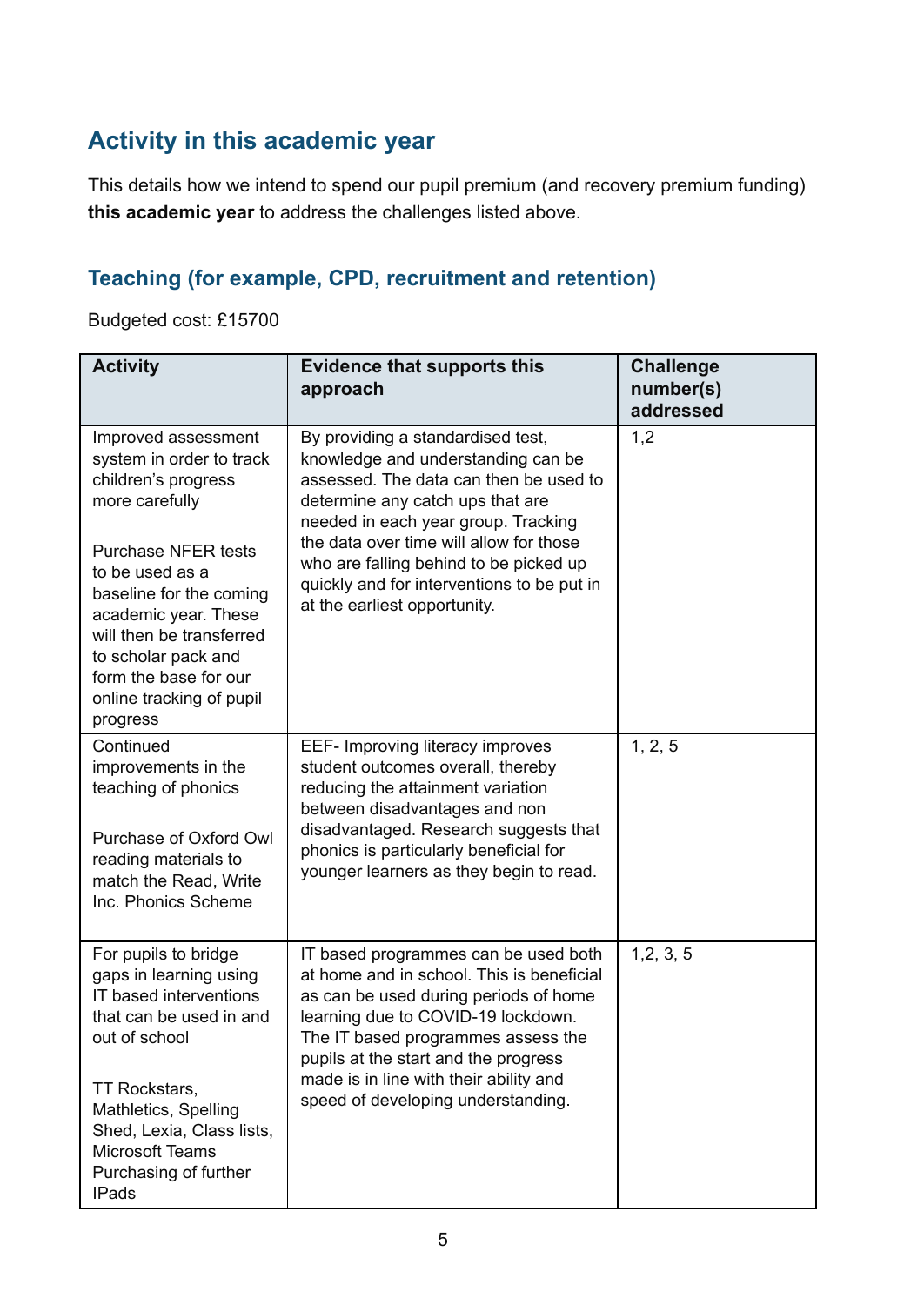## **Targeted academic support (for example, tutoring, one-to-one support structured interventions)**

Budgeted cost: £ 18900

| <b>Activity</b>                                                                                                                                                                                               | <b>Evidence that supports this</b><br>approach                                                                                                                                                                     | <b>Challenge</b><br>number(s)<br>addressed |
|---------------------------------------------------------------------------------------------------------------------------------------------------------------------------------------------------------------|--------------------------------------------------------------------------------------------------------------------------------------------------------------------------------------------------------------------|--------------------------------------------|
| Increase in TA<br>support in the school.<br>TA are to be used to<br>support in class<br>quality first teaching,<br>small group catch up<br>work and EHCP<br>hours. Individual<br>intervention<br>assessments. | EEF suggests that using well<br>qualified TAs is more likely to raise<br>attainment and achieve greater<br>progress. Interventions on a one to<br>one basis are most effective.<br>Attainment and progress checks. | 1,2,4,5                                    |
| <b>Nuffield Early Literacy</b><br>Intervention (NELI) to<br>be used on children in<br>Reception and Y1.<br>One teacher and two<br>TAs to be trained.                                                          | We feel that improving children's<br>speech and language skills will increase<br>their ability to communicate well and<br>access the curriculum.                                                                   | 1,2,4,5                                    |

## **Wider strategies (for example, related to attendance, behaviour, wellbeing)**

Budgeted cost: £500

| <b>Activity</b>                                                                                                    | <b>Evidence that supports this</b><br>approach                                                                                                                                                                                                                                            | <b>Challenge</b><br>number(s)<br>addressed |
|--------------------------------------------------------------------------------------------------------------------|-------------------------------------------------------------------------------------------------------------------------------------------------------------------------------------------------------------------------------------------------------------------------------------------|--------------------------------------------|
| Children to be<br>involved in all aspects<br>of school life.<br>Reduced charges for<br>after school<br>clubs/trips | Pupils who are doing well<br>academically may need the<br>opportunity to develop socially and<br>emotionally through non curricular<br>activities. Becoming more confident<br>in social settings and with different<br>groups of people. Learning through<br>non class based experiences. | 2                                          |
| Pupils will become<br>more confident in                                                                            | By providing information about the<br>strategies being used in school,                                                                                                                                                                                                                    | 2, 3                                       |
| school. Increased                                                                                                  | parents will be able to adopt these                                                                                                                                                                                                                                                       |                                            |
| parental involvement                                                                                               | and be more confident helping                                                                                                                                                                                                                                                             |                                            |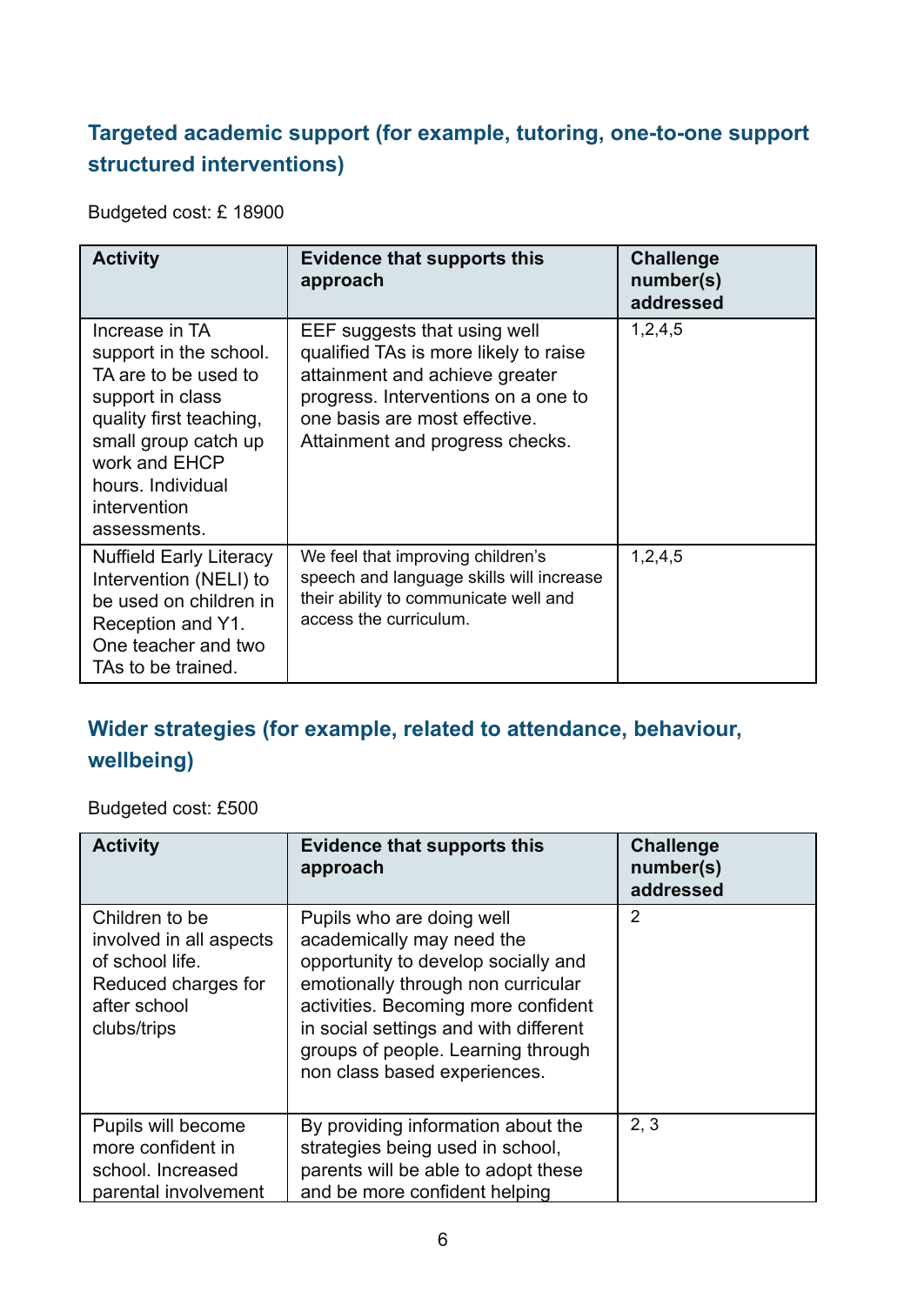| to support the<br>learning taking place<br>in school and<br>attendance Provide<br>advice leaflets for<br>various aspects of<br>school life both<br>academic and<br>pastoral. | children at home, supporting the<br>taught strategies. By increasing<br>parental involvement, better<br>relationships will lead to swifter<br>conversations regarding poor<br>attendance or concerns over<br>progress. Reading booklet to be sent<br>home to promote listening to their<br>children read and effective<br>questioning. Parent evenings to<br>share information about the<br>strategies and progress |  |
|------------------------------------------------------------------------------------------------------------------------------------------------------------------------------|---------------------------------------------------------------------------------------------------------------------------------------------------------------------------------------------------------------------------------------------------------------------------------------------------------------------------------------------------------------------------------------------------------------------|--|
|                                                                                                                                                                              |                                                                                                                                                                                                                                                                                                                                                                                                                     |  |

# **Total budgeted cost: £ 35,100**